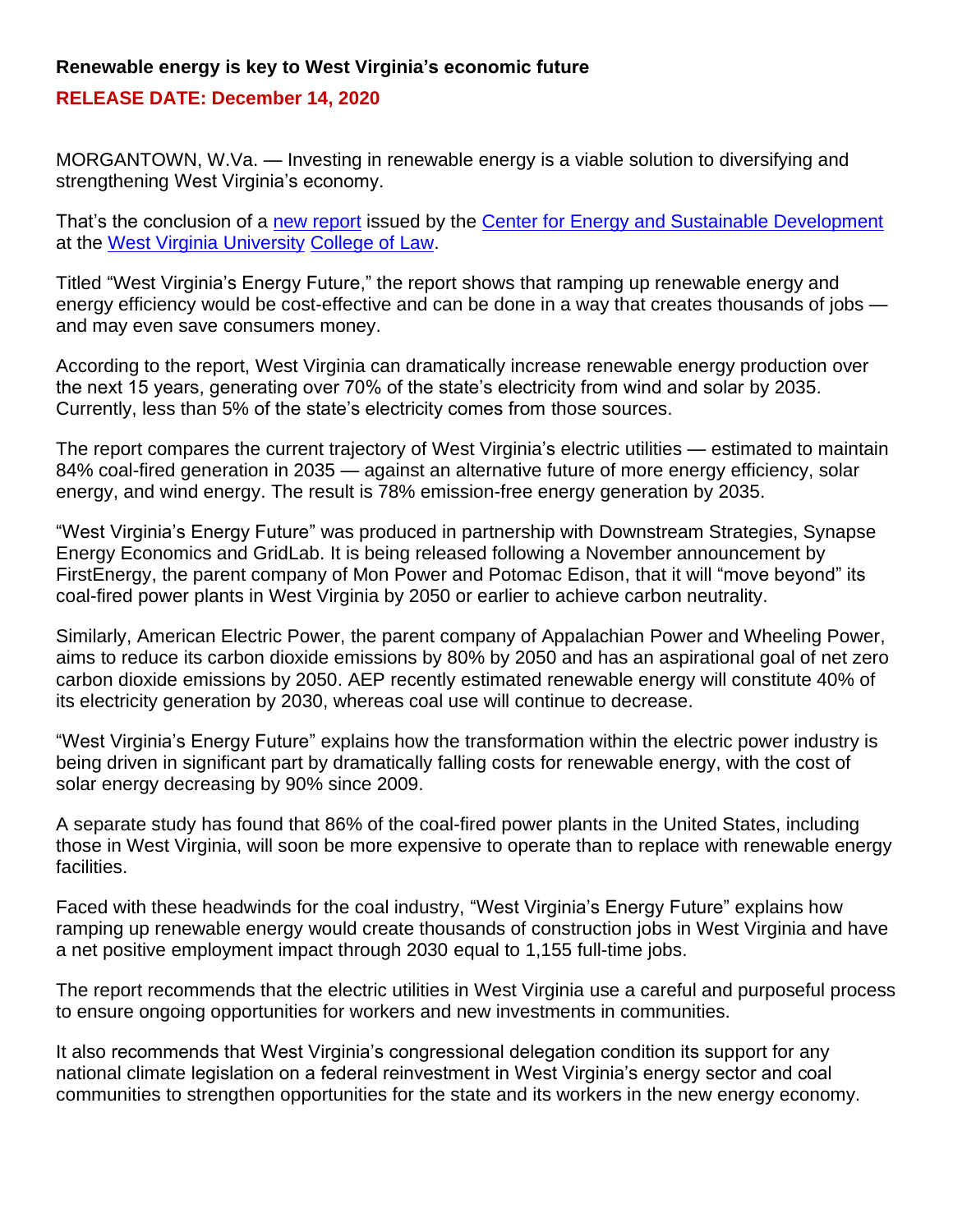"West Virginia's electric utilities are already planning to retire their coal-fired power plants by 2050 at the latest," said [James Van Nostrand,](https://www.law.wvu.edu/faculty-staff/faculty-information/james-van-nostrand) director of the Center for Energy and Sustainable Development. "The question we need to confront today is whether we want the electric utilities to continue tacking costs onto customer's bills over the next few decades to keep those plants afloat, or do we want them to invest now to create local jobs in the growing renewable energy economy and reduce our exposure to downswings in the coal industry."

[Tim Cronin,](https://www.law.wvu.edu/faculty-staff/staff/tim-cronin) a fellow at the CESD, is the lead author of "West Virginia's Energy Future."

"Our report shows that we do have the freedom to make a choice as West Virginians about our energy future because the cost to our electric utilities of continuing down the current path versus significantly ramping up renewable energy is very similar," he said. "We think we should pursue the path that secures a role for West Virginians in the new energy economy."

West Virginia's electric utilities will submit their own plans to the Public Service Commission at the end of this year and set forth the fuels they plan to use to generate electricity through at least 2030.

"We understand that they'll probably propose a different path than what we developed, and that's fine," Van Nostrand said. "We just want them to consider the alternative paths available to their West Virginia customers and show us their math so that West Virginians can make an informed choice about the future."

The full report and supporting documentation are available at: [https://energy.law.wvu.edu/west](https://energy.law.wvu.edu/west-virginias-energy-future)[virginias-energy-future.](https://energy.law.wvu.edu/west-virginias-energy-future)

**-WVU-**

CONTACT:

James Jolly Director of Marketing and Communications College of Law 304-293-7439; [james.jolly@mail.wvu.edu](mailto:james.jolly@mail.wvu.edu)

## **REACTIONS TO "WEST VIRGINIA'S ENERGY FUTURE"**

\_\_\_\_\_\_\_\_\_\_\_\_\_\_\_\_\_\_\_\_\_\_\_\_\_\_\_\_\_\_\_\_\_\_\_\_\_\_\_\_\_\_\_\_\_\_\_\_\_\_\_\_\_\_

**Chris Beam, President and Chief Operating Officer, Appalachian Power:** "Appalachian Power appreciates the opportunity to engage in dialogue with the Center for Energy and Sustainable Development regarding its analysis of West Virginia's Energy Future as the electricity sector continues to transform. Consistent with American Electric Power's goal of reducing carbon emissions 70% by 2030 and at least 80% by 2050,<sup>1</sup> we are pursuing opportunities to build new renewable energy resources and create economic development in West Virginia while maintaining affordability

<sup>1</sup> AEP additionally "has an aspirational goal of net zero carbon emissions by 2050."